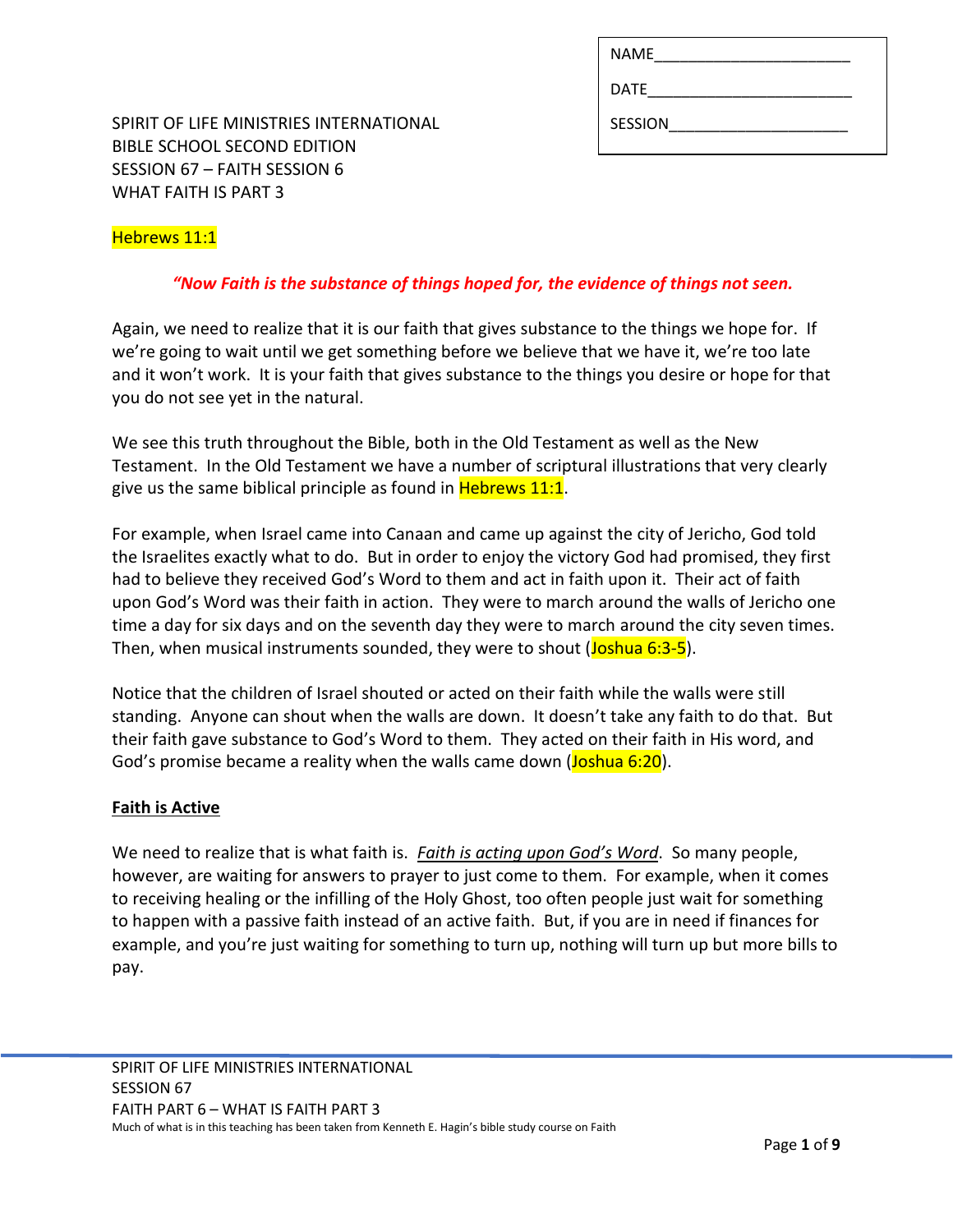It's like the man that wasn't working and had a wife and five children. He was "just trusting" God for something to turn up. Of course, nothing ever did turn up because he wasn't acting in faith. He had been in a church for a year and the church took care of him and his family. He neglected to put his faith into "action."

God will help you meet your financial obligations but from the natural standpoint, you have a part to play. You can't just stay at home and expect something to come to you. You pray and believe God, but then you must act on your faith by actively looking for a job, and then something will happen.

The same is true from the spiritual standpoint. Too many folks are waiting for something to come to them. It won't come as long as they are just passively waiting for God to do something for them. No, they must get busy and act on God's Word putting their faith into action.

An illustration from the New Testament demonstrates what faith is. Let's look at a passage of Scripture in Luke chapter five.

First, we have the story of the man who was brought by his four friends to Jesus (Luke 5:18-25). Jesus was teaching in a house, and they could not get in because of the crowd. The man they brought had been bedridden with palsy. When they saw they couldn't get in through the door they took the man up on the roof and let him down into the room where Jesus was. The scripture says,

## Luke 5:20, 24, *"And when he [Jesus] SAW their faith, he said unto him, Man, thy sins are forgiven thee…. Arise, and take up thy couch, and go into thine house"*

Some would ask, "Just whose faith was it that got the man healed?" The bible says, *"When Jesus saw their faith."* That's plural. That includes all of them. It was not only the faith of the four men who brought the man with palsy in, but it also included the faith of the sick man on the bed too!

The man who was bedfast demonstrated that he had faith because how many bedfast people would let someone take them up on top of a house and let them down through the roof??

We also know that the man who was bedfast had faith because when Jesus said to him, *"Rise up,"* he wasn't any better. He was lying there just as helpless as he ever was. Instead of trying to get up, he could have said, "Why Lord, didn't you see them carry me in here? I can't possibly get up. You'll have to heal me first."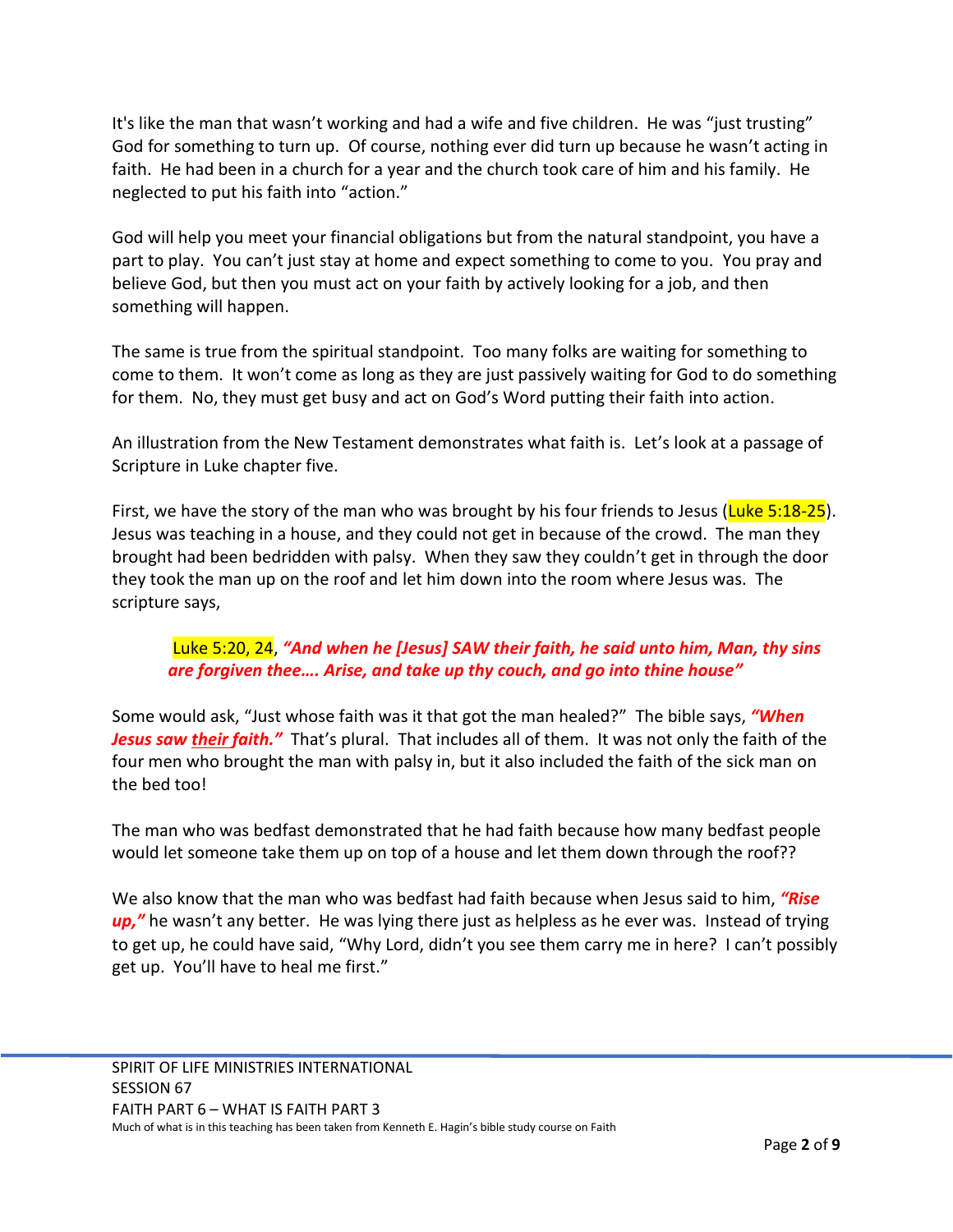But no, when Jesus said *"Rise, take up thy bed and walk,"* the man with the palsy began to move, and when he did, healing was the result. If he had refused to act on the Word of the Master, he would not have received healing; but because he acted on what Jesus said, he received his healing.

#### **Acting on God's Word Brings Results**

There is a real spiritual lesson for us here. When we act on God's Word, that is faith. When we are in faith, we receive answers to prayer. If we fail to act on God's Word and just wait for something to come to us first before we *will* believe, we will not receive what we need from God.

There was a woman evangelist that held a service years ago. She was ministering to four people in wheelchairs. After ministering to them she said, "Rise and walk in Jesus' Name" and they all got up and walked except one.

The one who was left sitting there in a wheelchair said, "I can't walk."

The woman evangelist said, "the others couldn't walk either, but they did."

The woman in the wheelchair said, "I know they did; but I can't. I haven't walked in years. I can't walk." The evangelist had to walk away and leave her sitting there.

You see, when the others started to act on the Word that was spoken to them, the results were forthcoming. When you act on what God's Word says, or on what the Holy Spirit may speak to your heart, then the results are forthcoming because it is faith.

There was a woman in a church where a man pastored who was also in a wheelchair. She had arthritis and the doctor had told her some years earlier that her body would become stationary, and she would not be able to move. He told her she would become bedfast or stay in a wheelchair because her body would become locked in that position. In other words, her body would be locked in either a prone position or in a seated position.

She and her husband were in this man's church every time there was a service. The pastor could pray for this woman, and she would always get healed for whatever her needs were, but she never asked for prayer for the arthritis. It bothered this pastor because several people with worse diseases received healing when he prayed for them. Some of the members of his church said, "Maybe it's not God's will to heal her." But he knew different because he believed it was always God's will to heal everyone.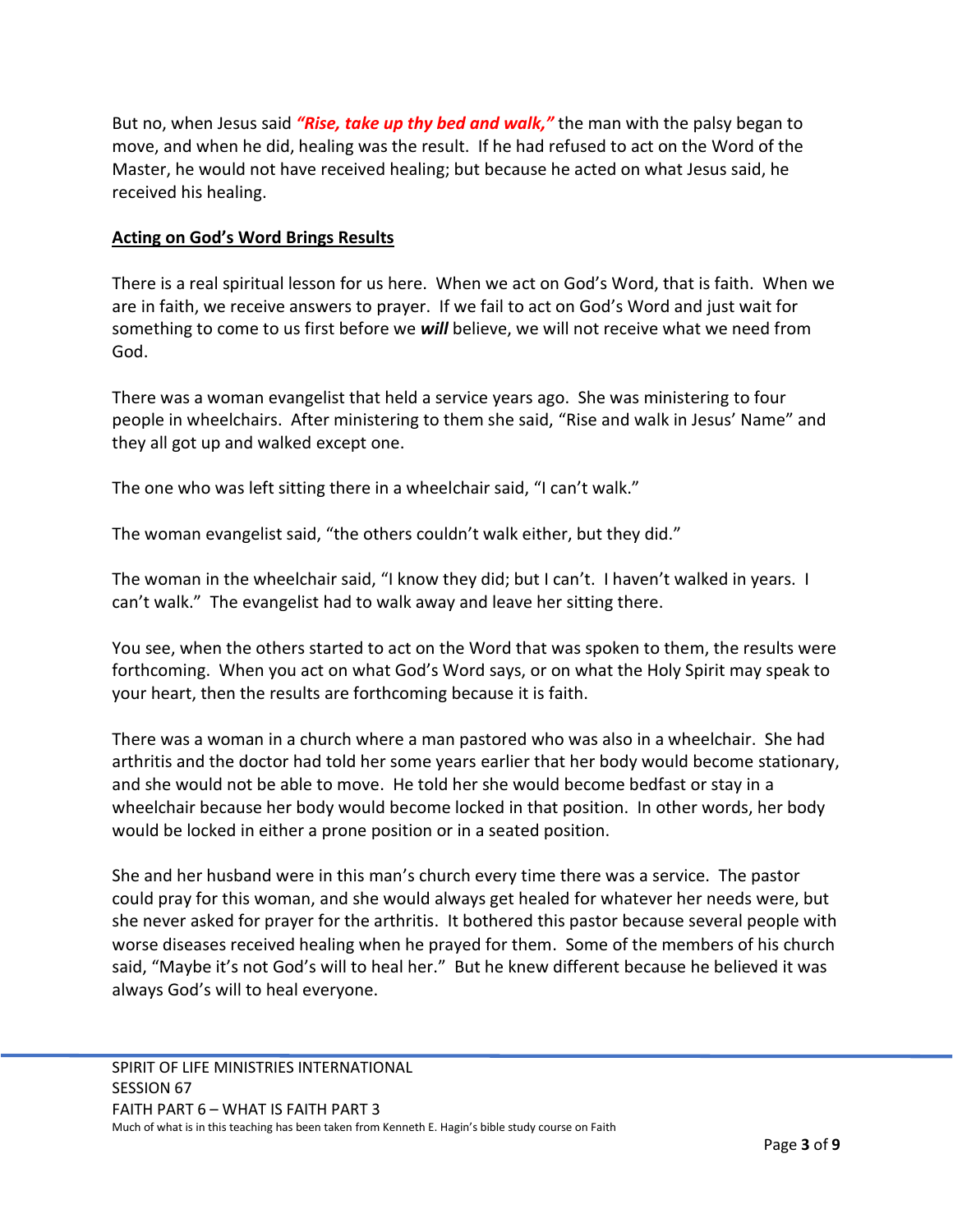Now this doesn't mean that people that don't get healed don't go to heaven, it just means that they are robbed of a blessing on this side of heaven.

One afternoon this pastor and a small group of church people went to this woman's house to pray for her. The pastor knew exactly what to do. He told everyone, "Move away from her," and he went to the opposite side of the room from her. He then said, "Watch, and don't let anyone touch her. Stay away from her."

Then the pastor pointed his finger at her and said, "Now, Sister, arise and walk in the Name of Jesus Christ."

Everyone there saw something happen. An unseen power lifted her out of that chair, and she just sat up in mid-air away from the chair. She could move her arms, and she reached down for the wheelchair. When she did that, she just fell back into it.

The moment she did that this man spoke by the unction of the Holy Spirit and said, "Sister, you don't have a bit of faith, do you? You don't believe you will ever be healed of this arthritis, do you?"

She spoke up immediately and said, "No, Pastor, I don't. I'll die and go to my grave with it." And she did.

You see, you can't receive from God beyond actual faith. If this woman had cooperated with God and had faith to believe, what do you think would have happened? If she had cooperated, she would have begun to walk; she would have been healed right then.

## **The Holy Spirit prompts, but you must respond**

Too many people think that God's healing power is just going to move on them and make them do something whether they want to do it or not, or whether they cooperate with His power or not. This isn't true. That would make the Holy Spirit an evil spirit. Evil spirits use force, and they try to drive a person. The Holy Spirit urges, prompts, or gives you a gentle push, but then it is up to you to respond. It is up to you as to whether or not to obey.

A man held a meeting and a woman had written a friend to come to the meeting to receive the Baptism of the Holy Spirit. This woman came and after being in two of this man's services came forward to receive the Holy Spirit. He laid hands on her and prayed and the Holy Ghost came upon her, but she didn't respond.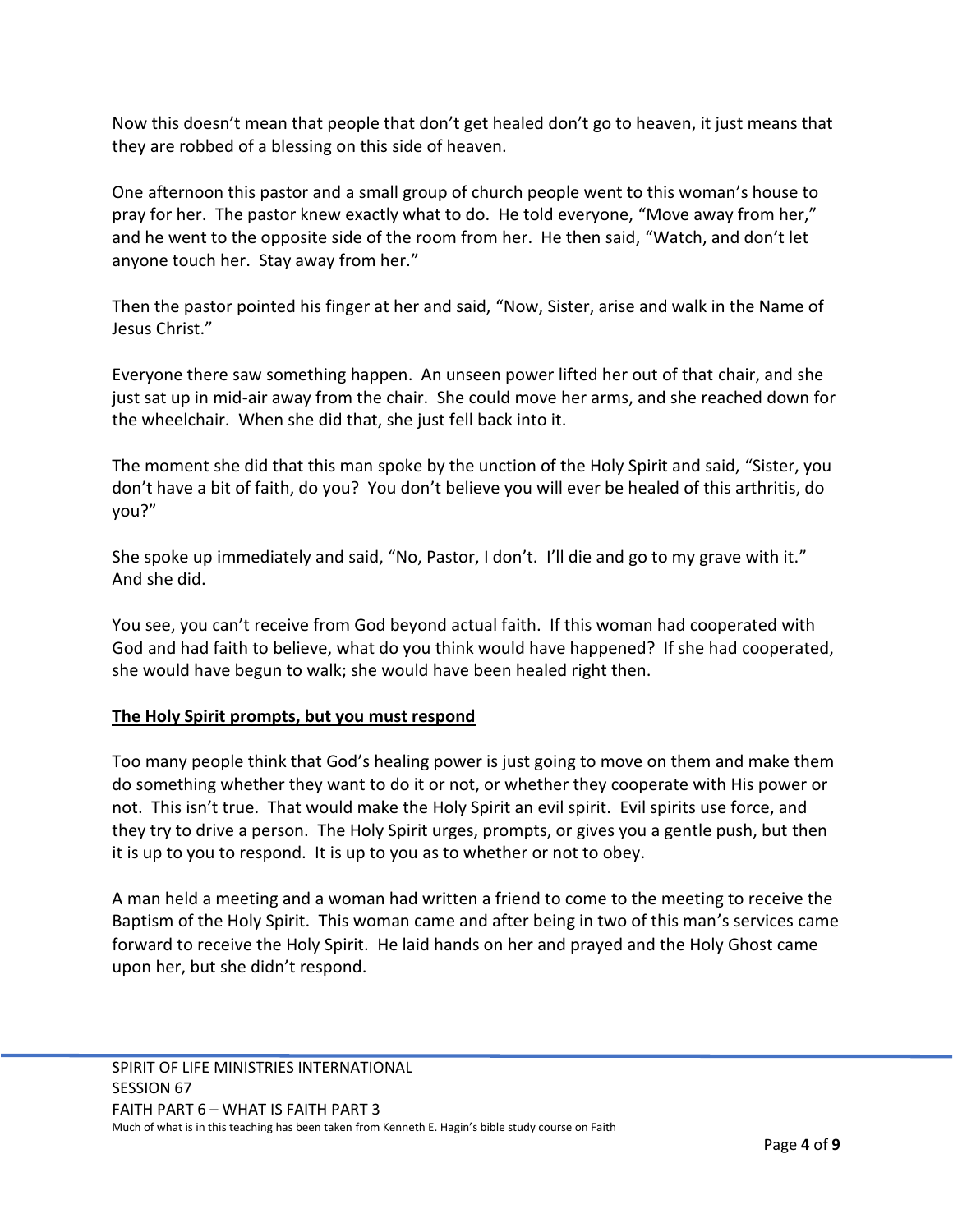He knew exactly what was wrong with her, but sometimes you can't tell people what's wrong because you know they aren't ready to receive what you have to say. He laid hands on her again and the same thing happened. She still didn't respond. He knew it would take some time to get her to see where her trouble was and it was getting late, so he turned the meeting over to the pastor.

After the meeting, the man left to go to the church parsonage and noticed this woman sitting in a car looking disappointed. The man asked the Lord to tell him how to help her. The Lord showed him to share Acts 2:4 with her. He asked her to read the scripture. She read, *"And they were all filled with the Holy Ghost and began to speak with other tongues as the Spirit gave them utterance."*

He said to her, "Sister, who does that scripture said did the speaking in tongues.?"

She said, "Well, it says the Holy Ghost did."

He had her read the scripture again and finally after reading it the fourth time she was beginning to catch on. She read it slowly this time.

Astonished, she said, "Why, *they* did the speaking." Astonished she took the man's bible out of the case to see what version it was, thinking his version might say something different than her bible did. She realized it was the same version as her bible.

She then said, "I always thought that the Holy Ghost did the speaking." The Lord had already shown the man that this was the case. He then shared several other scriptures with her to show her that this was not an isolated incident. (Acts 10:44-46.)

Then suddenly she said, "I see it."

He said, "That's two witnesses. Let's get three." He then had her turn to Acts 19:6: *"And when Paul had laid his hands upon them, the Holy Ghost came on them; and THEY spake with tongues, and prophesied."*

He then asked her "I want to ask you another question. Did the power of God come on you when I laid hands on you?"

She responded with, "Yes."

Then he asked her "Was your tongue trying to say something that was not English when that happened."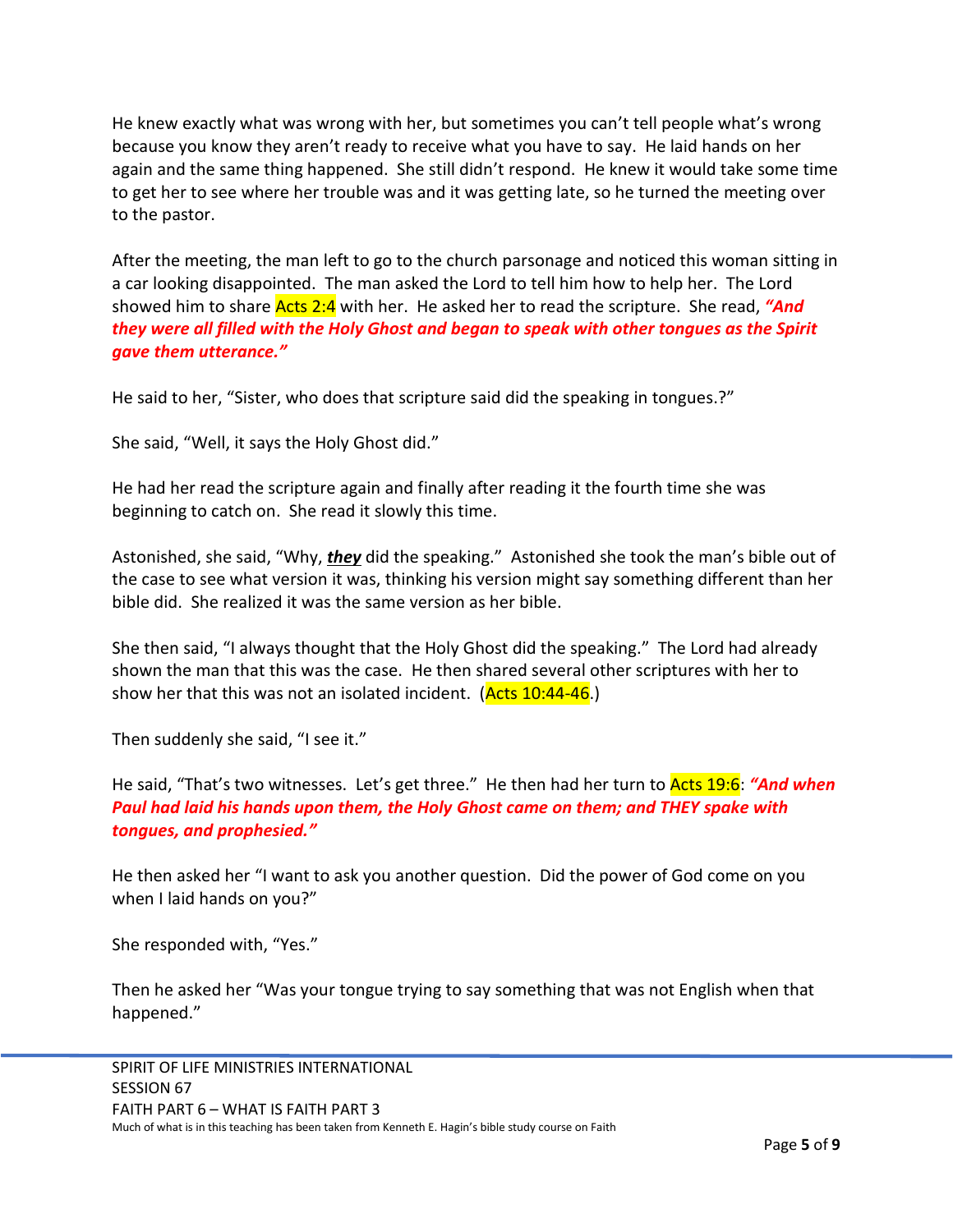She answered, "Why yes, it was all I could do to keep from speaking it."

He then told her; "*You* needed to cooperate with the Holy Ghost. When the Holy Ghost gives you utterance, *you* must act in faith and speak out that utterance. You are supposed to yield to Him."

The woman then understood that faith is cooperating with God. As soon as she realized that she had to cooperate with the promptings of the Holy Spirit she immediately began to speak in tongues.

Some think they have to tarry. One man in a church I was at came forward to receive, realizing that he had been waiting and waiting, but not acting on receiving the Holy Spirit. After laying hands on him he was immediately baptized in the Holy Spirit.

There is a difference between tarrying (waiting) and receiving!

One man told a pastor that he had been seeking the Holy Ghost for 19 years. The pastor told him, "No you haven't! They that seek shall find!" He told him that if he had truly been seeking, he would have found. (Matthew 7:7.)

So many people hang around the altar. It's time to quit hanging around the altar and start acting on the Word of God. Faith is acting on God's Word. Faith is an act; it is taking God at His Word.

A man held a meeting and the Lord instructed him to have everyone that had something wrong in their bodies from the waist down to come forward. There was a man there that had been burned over the lower part of his body and it left him unable to walk. He just scooted his feet along on the floor.

Twelve people came forward for healing, including the man that had been burned. He was the first one in line. The preacher waited until all twelve were together down in front of the church. He then told them what else God had told him to tell them.

The preacher came to the man with the burned feet and asked him, "Can you run?"

It took the man by surprise, and he said, "Oh, my God, no.! I can't even walk, much less run."

The man holding the meeting told him, "Well the Lord told me to tell you to start running."

This man didn't give it a second thought. He just turned around and started scooting up the aisle as fast as he could. The third time he came around the aisle, the Spirit of the Lord came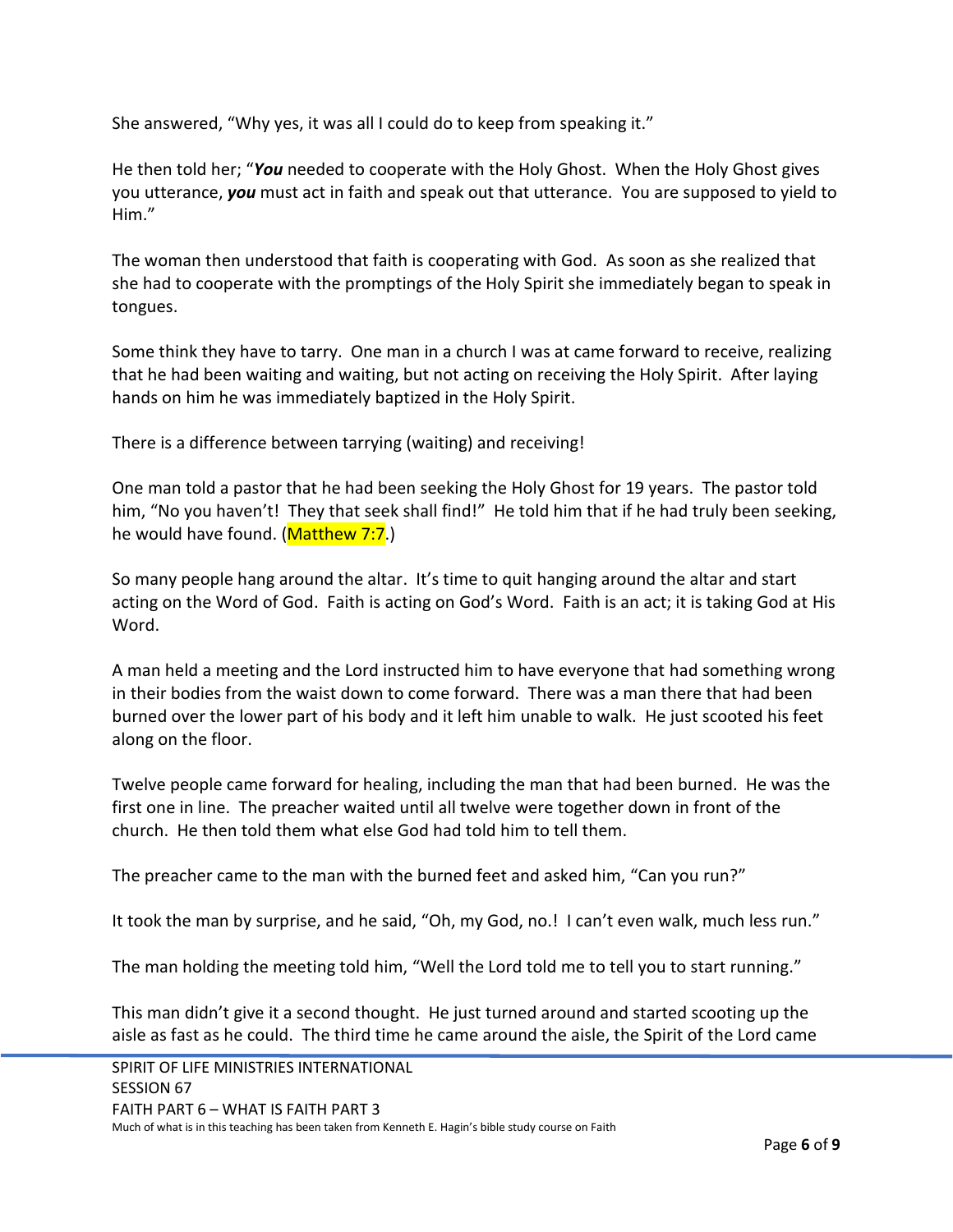on the preacher, and he jumped off the platform. He grabbed him by the hand and ran around the building with him. When they got back to the front he was walking – not scooting – but walking normally! He was perfectly healed!

If the preacher had not been able to get him to act and cooperate with the Holy Ghost, he could not have helped him. Faith, you see, is acting on God's Word, doing whatever He says to do in the Word, or whatever He may say to us to do by the Spirit.

To show you how great a miracle this was, two men showed up the next night for the meeting. They were brothers in their seventies. One of these men wanted to hear the man's testimony that got healed. They were the neighbors to the man that had gotten burned and had gotten healed.

These brothers saw the man that had been burned working in his yard. They thought he must have crawled out there to do the work. But they saw him standing and walking. When they questioned him, he told these brothers what had happened to him, and he invited them to the next service.

Both brothers came to the service, and they saw the miraculous. Because of this they believed in the Lord, and both came forward and received Jesus as their Savior. The miraculous power of God convinced those fellows of the reality of Jesus the Savior and Healer!

One of the other twelve that had come forward in the previous meeting for prayer was a woman. The preacher asked her if she was ready to run. She said, "I can't. I can't."

The preacher told her, "All I know to do is just tell you what the Lord told me, and that was to run."

She turned around and scooted up the aisle a few steps. The preacher told her to turn around. She turned around.

The preacher said, "You didn't want to do that did you? You resented those instructions from the Lord and everything inside you rose up against what He said, didn't it?"

She replied, "It sure did."

The preacher told her "Go sit down. I can't help you."

God can't help folks who won't cooperate with Him. But get this fact. Faith is giving substance to things hoped for. Faith will eventually bring into reality what you have hoped for.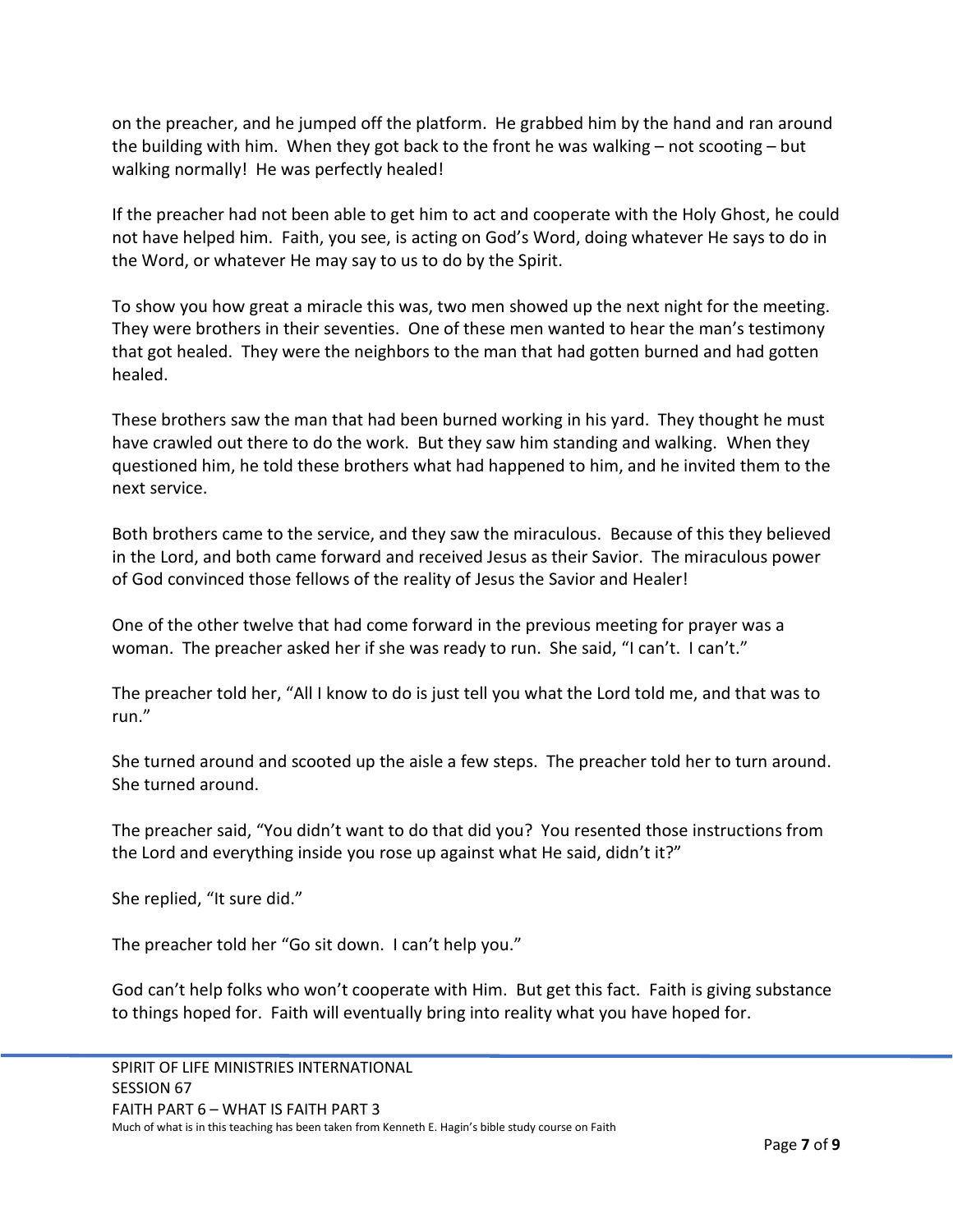## **If you believe you will act**

A man was given a vision by the Lord concerning his ministry. The Lord spoke to him and said, "IF YOU BELIEVE, YOU WILL ACT."

This also relates to God's Word. If we believe God's Word, we will act as though it is true. Remember, faith is giving substance to the things hoped for. This man given the vision did not act on what the Holy Spirit had said to him. He had no substance in his ministry. Later, he acted on what Jesus said, and his faith gave substance and he received.

People want healing for their bodies, and we go to  $\frac{\text{Acts}}{14:8-10}$  to show them how to get it.

# Acts:14:8-10 *"8And there sat a certain man at Lystra, impotent in his feet, being a cripple from his mother's womb, who never had walked: 9The same heard Paul speak: who steadfastly beholding him, and perceiving that he had faith to be healed,<sup>10</sup> Said with a loud voice, Stand upright on thy feet. And he leaped and walked."*

Paul perceived that this impotent man had faith to be healed, yet the man was still sitting there crippled until he acted on faith. The real truth is that every believer has faith to be healed.

Someone said, "If sick folks have faith, they are going to be healed."

That is wrong. You can't find anywhere in the bible where it says, "If you just have faith, you'll be healed." But the moment you begin to *act on the faith* that you do have, your faith will work, and you will be healed.

Yes, the devil will contest you every inch of the way. But if you keep acting in faith, you will be healed.

If you can't get people to receive and act upon God's Word, there isn't any way that you or even God can help them.

Suppose you asked me for my bible, and I said, "Here it is." I might hand the bible to you, but if you fell on the floor and begged me to give it to you then people would think you were crazy. They would think, "Why in the world didn't they just take it?"

Spirit things are just as real as material things. God offers you a gift – healing, financing, the Holy Spirit. But, if all you do is fall on the floor and beg God to give it to you, then you will never receive it.